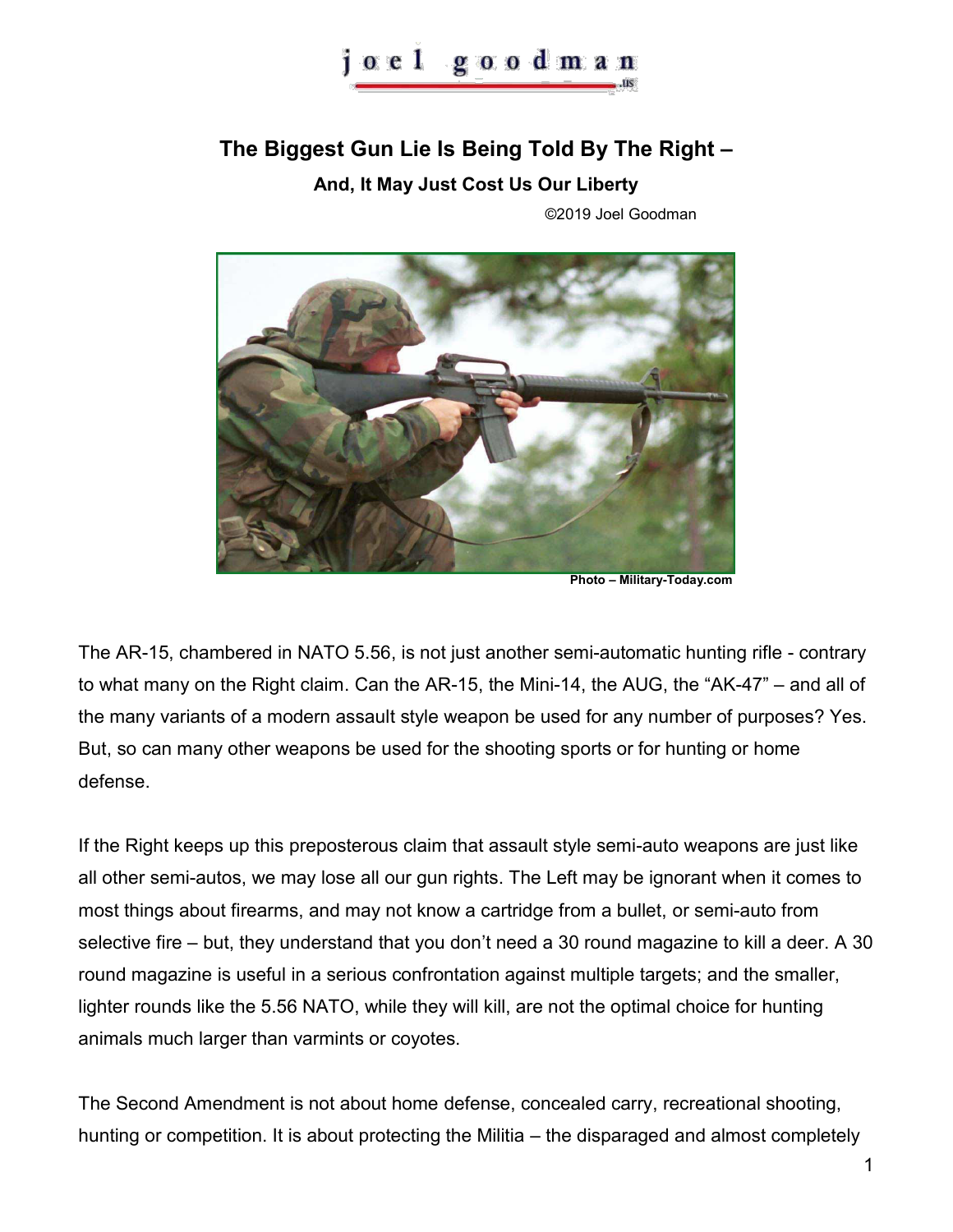ignored Militia. And, if American's who cherish Liberty don't start talking seriously about the Militia, we will soon lose our militia capability along with our freedom before too very long. We may have freedom now, but history hasn't ended and we may not have freedom forever.

If you don't understand the Militia, I suggest you learn about it.

Of course, if you've never been taught about the Militia, or seen a Militia, and all you hear about "militias" has negative connotations – and you have not been asked to participate in your state's Militia because it may not be organized - you wouldn't understand the Militia; and apparently the pro-gun lobby has chosen to ignore it; befuddled that the Second Amendment is burdened with a prefatory clause that mentions a Militia.

"*A well regulated Militia being necessary to the security of a free state..."*

Said in today's language and with more expansive terms:

*"Because an organized, well trained and well armed Militia is necessary to guarantee the continuing freedom of a country..."*

Yes. The founders believed that a proper and unencumbered Militia was necessary to keep a country free. That is what the phrase *"security of a free state"* means. Security as in to "secure," "maintain," "keep," "protect," "hold onto." Looked at from this point of view, suddenly there is nothing befuddling about the Second Amendment. It is about *Liberty*, about keeping a "*free state*" - "*free*."

The fact that your state or community may not have an organized Militia does not diminish your right to own guns adequate to Militia participation. The lack of state-organized Militias was never a factor in the rationale for the continuing existence of the Militia or individual gun ownership in the early United States. In 1792, a year after the Second Amendment was passed, in the House debate on "the Militia Bill", Representative Jeremiah Wadsworth of Connecticut said,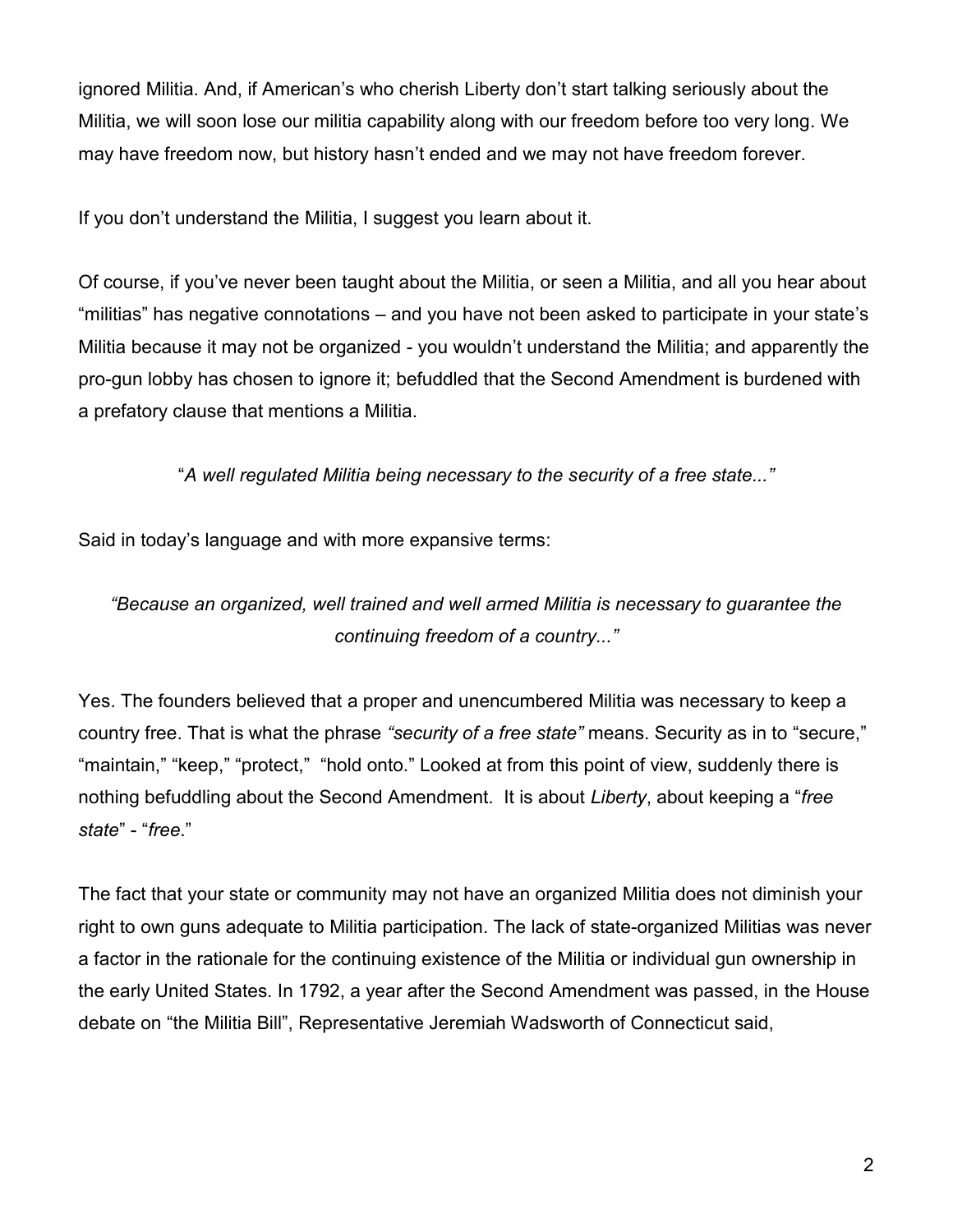*"The Militia of the several states exist at the present moment more by the consent of the persons forming them in the several states, than in consequence of any laws of the particular states."* 

Justice Antonin Scalia's superb commentary in [District of Columbia v. Heller](https://www.supremecourt.gov/opinions/07pdf/07-290.pdf) detailed the pregovernmental right to bear arms and the purpose of the Militia.

*"The Antifederal-ists feared that the Federal Government would disarm the people in order to disable (the) citizens' militia, enabling a politicized standing army or a select militia to rule. The response was to deny Congress power to abridge the ancient right of individuals to keep and bear arms, so that the ideal of a citizens' militia would be preserved."* 

It was George Mason, who many would rightly say was the true father of The Bill of Rights, who described the Militia as "the whole people" — the individual American citizen. The citizens are the Militia. The Militia is the citizens. They are one and the same.

What is not understood by the general public, nor promulgated by the gun lobby, is the concept and purpose of the Militia. While the Militia might be called into service to repel invasion, or serve in any number of capacities, its mere existence is its purpose.

Some of the functions that a Militia might perform could be replaced by such entities as the National Guard or military reserve forces, or the military itself - but the Militia itself cannot be replaced – that is if we are to remain America, remain a participatory democratic republic. Whether or not the functions of the Militia are ever completely replaced by more select military organizations does not obviate the intended historical purpose of the Militia, the existence of an armed citizenry.

Patrick Henry's 1775 call to arms galvanized thirteen Colonies into a confederation. But, in 1787, at the Virginia Ratification Convention, when faced with a new consolidated government without a Bill of Rights and protection for a well armed Militia, he again proclaimed his fear for the nation's Liberty.